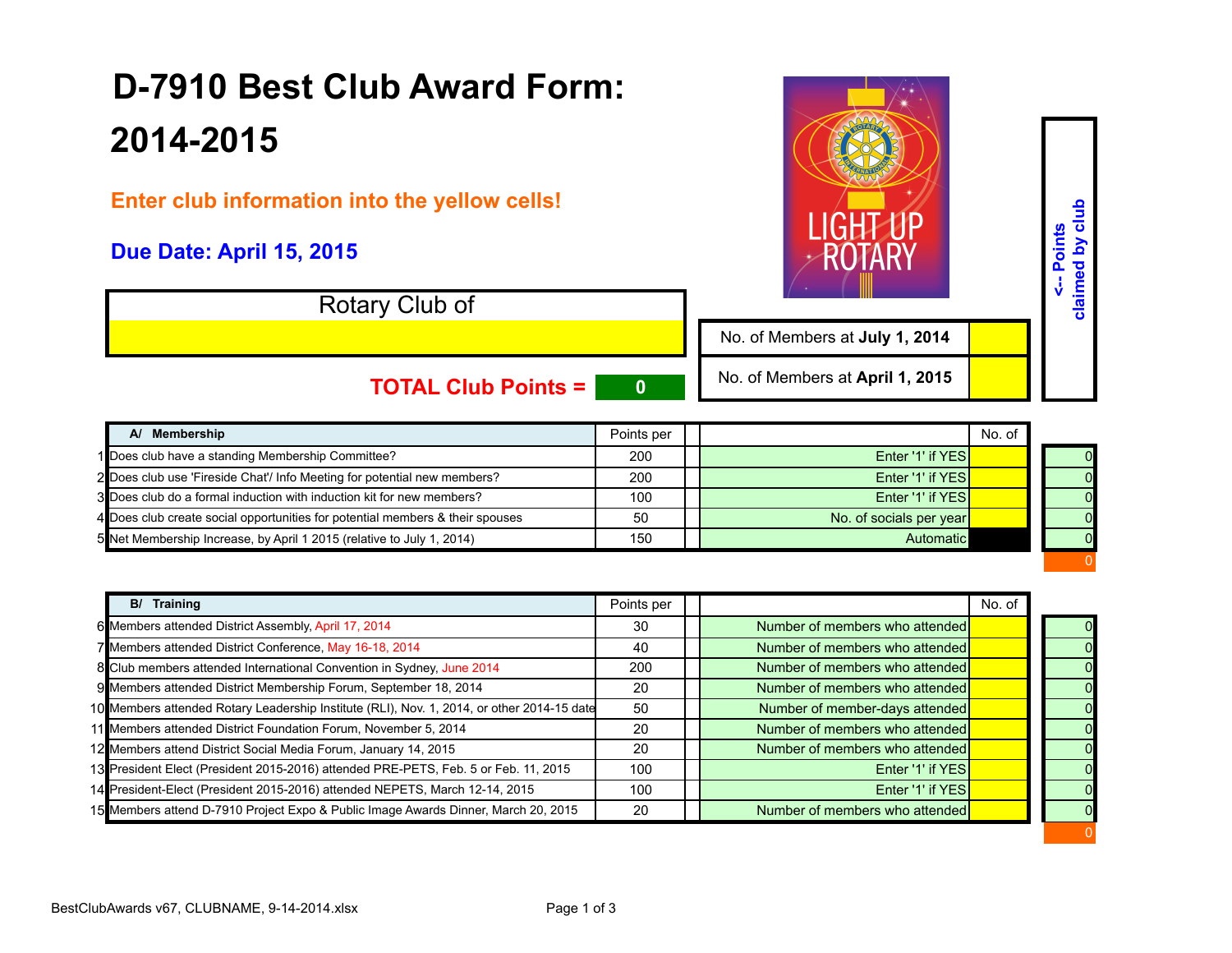| Foundation                                                                                     | Points per                |                                             | No. of |   |
|------------------------------------------------------------------------------------------------|---------------------------|---------------------------------------------|--------|---|
| 16 Club donation to Polio Fund                                                                 | 10pts per<br>\$50 donated | \$Amount donated to Polio Eradication       |        |   |
| 17 Achieved AVERAGE \$125 per member to the Annual Program Fund, by April 1, 2015              | 200                       | Enter '1' if YES                            |        | 0 |
| 18 100% EREY club (min \$20 from EVERY member), by April 1, 2015                               | 200                       | Enter '1' if YES                            |        | 0 |
| 19 100% Sustaining Member club (min \$100 from EVERY member), by April 1, 2015                 | 300                       | Enter '1' if YES                            |        | 0 |
| 20 Club nominated a Rotary Peace Fellow                                                        | 200                       | Enter '1' if YES                            |        |   |
| 21 Club nominated a Rotary Scholar (Global Grant) & got funding                                | 400                       | Enter '1' if YES                            |        |   |
| 22 A club member Sponsor Counseled or Host Counseled a Global Grant Scholar                    | 100                       | No. hosted plus sponsored                   |        |   |
| 23 A club member Sponsor Counseled or Host Counseled a VTT Team Member                         | 100                       | No. hosted plus sponsored                   |        |   |
| 24 Club gained a new or next level Paul Harris Fellow, July 1, 2014 - April 1, 2015            | 50                        | Members become PHFs, or next level          |        |   |
| 25 NEW Bequest Members + Major Donors + PH Society Members (July 1 - April 1)                  | 200                       | No. become BM, MJ, PHS members              |        |   |
| 26 Club certified to participate in Rotary Global Grant project in 2014-2015, by Dec 1, 2014   | 100                       | Enter '1' if YES                            |        |   |
| 27 Club certified to participate in Rotary District Grant project in 2014-2015, by Dec 1, 2014 | 50                        | Enter '1' if YES                            |        |   |
| 28 Club is the Lead Club in an international Global Grant project                              | 300                       | No. of Global Grants led by club            |        |   |
| 29 Club participates in a Global Grant project                                                 | 200                       | No. of Global Grants club participates in   |        |   |
| 30 Club participates in a District Grant project                                               | 100                       | No. of District Grants club participates in |        |   |

| D/ PR & Public Image                                                                       | Points per |                           | No. of |  |
|--------------------------------------------------------------------------------------------|------------|---------------------------|--------|--|
| 31 Does club have a weekly or bi-weekly newsletter?                                        | 200        | Enter '1' if YES          |        |  |
| 32 Does club have a Website; updated regularly?                                            | 200        | Enter '1' if YES          |        |  |
| 33 Does club have a Facebook Group; updated regularly?                                     | 100        | Enter '1' if YES          |        |  |
| 34 Does club have a Blog; updated regularly?                                               | 100        | Enter '1' if YES          |        |  |
| 35 Did club have Rotary article in local printed news media?                               | 15         | No. of occasions per year |        |  |
| 36 Did club have a Rotary news item on TV or Radio?                                        | 30         | No. of occasions per year |        |  |
| 37 Did club display or present a project at the Project Expo & Public Image Awards Dinner? | 100        | Enter '1' if YES          |        |  |
|                                                                                            |            |                           |        |  |

| <b>District Service/Activity</b><br>E/                                                    | Points per |                                       | No. of |                |
|-------------------------------------------------------------------------------------------|------------|---------------------------------------|--------|----------------|
| 38 Club Member is an Assistant Governor (AG)                                              | 300        | Enter '1' if YES                      |        | $\overline{O}$ |
| 39 Club Member chairs a District Committee                                                | 200        | No. of District Committee chairs      |        | $\overline{0}$ |
| 40 Club Member participates on District Committee                                         | 100        | No. of members on District Committees |        | $\overline{O}$ |
| 41 Indicate 2015 District Conference Pre-Registrations by April 15, 2015                  | 25         | No. of early DisCon registrations     |        | $\overline{0}$ |
| 42 Club Members participating in Bandy-Hefler, or other International Friendship Exchange | 100        | No. of MEMBERS                        |        | $\overline{O}$ |
|                                                                                           |            |                                       |        |                |